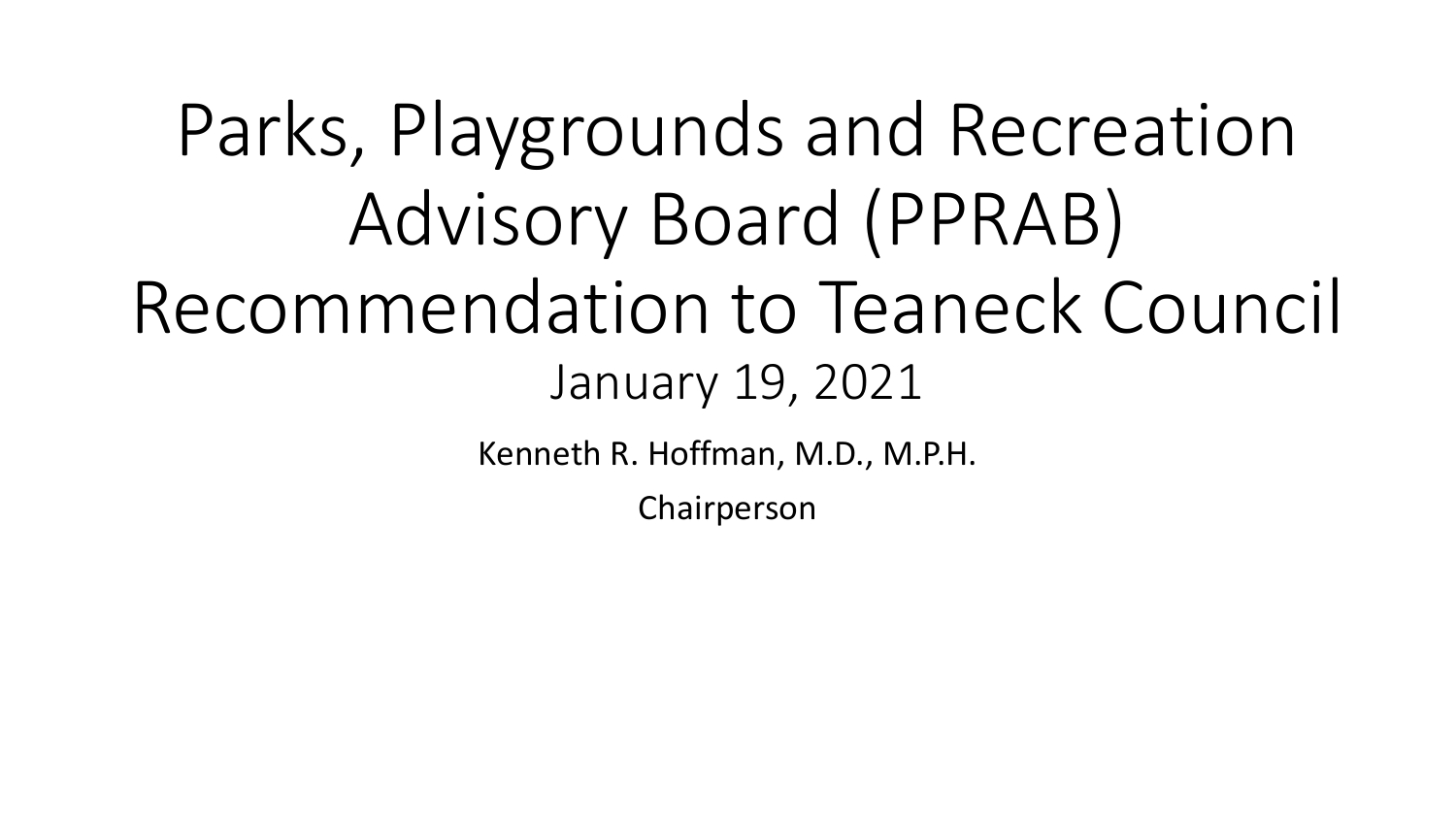# PPRAB Board Membership 2020-2021

Dr. Ken Hoffman, Chair

Avi Berliner, Vice-Chair

- James Brown
- Allison Davis
- Sue Feuerstein
- Dr. Jill Kornmehl
- Bernie Pearson, MOST Advisory Board Representative
	- Jacci Willis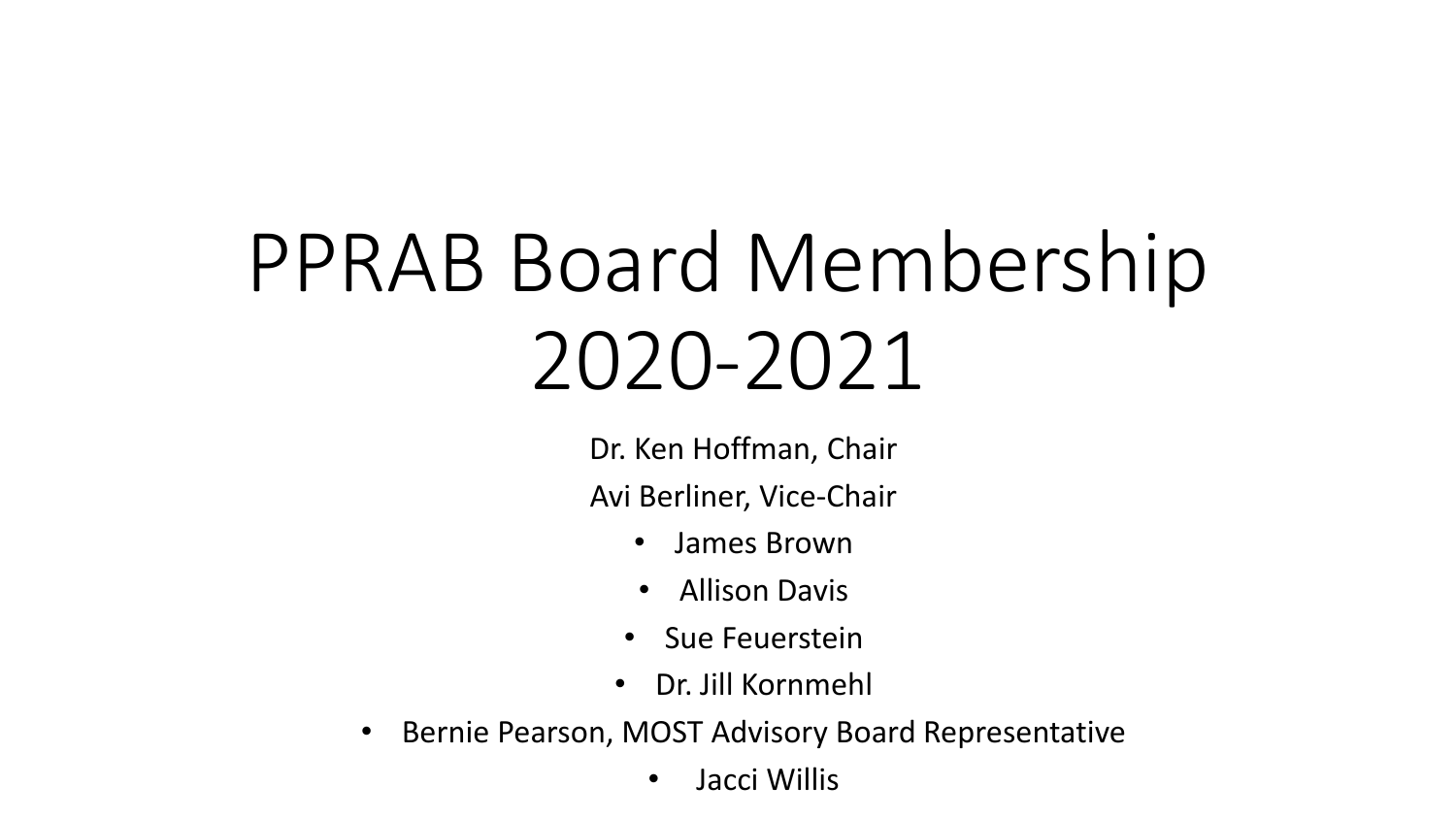## PPRAB Ex-Officio and Council Liaison

Ms. Glenna Crockett, Superintendent of Recreation

Ms. Lisa Skulnik, Assistant Superintendent of Recreation

Mayor Jim Dunleavy, Council Liaison

THANK YOU, Dr. George Reskakis, former Chairperson and Vice Chairperson who resigned November, 2020, due to moving out of town.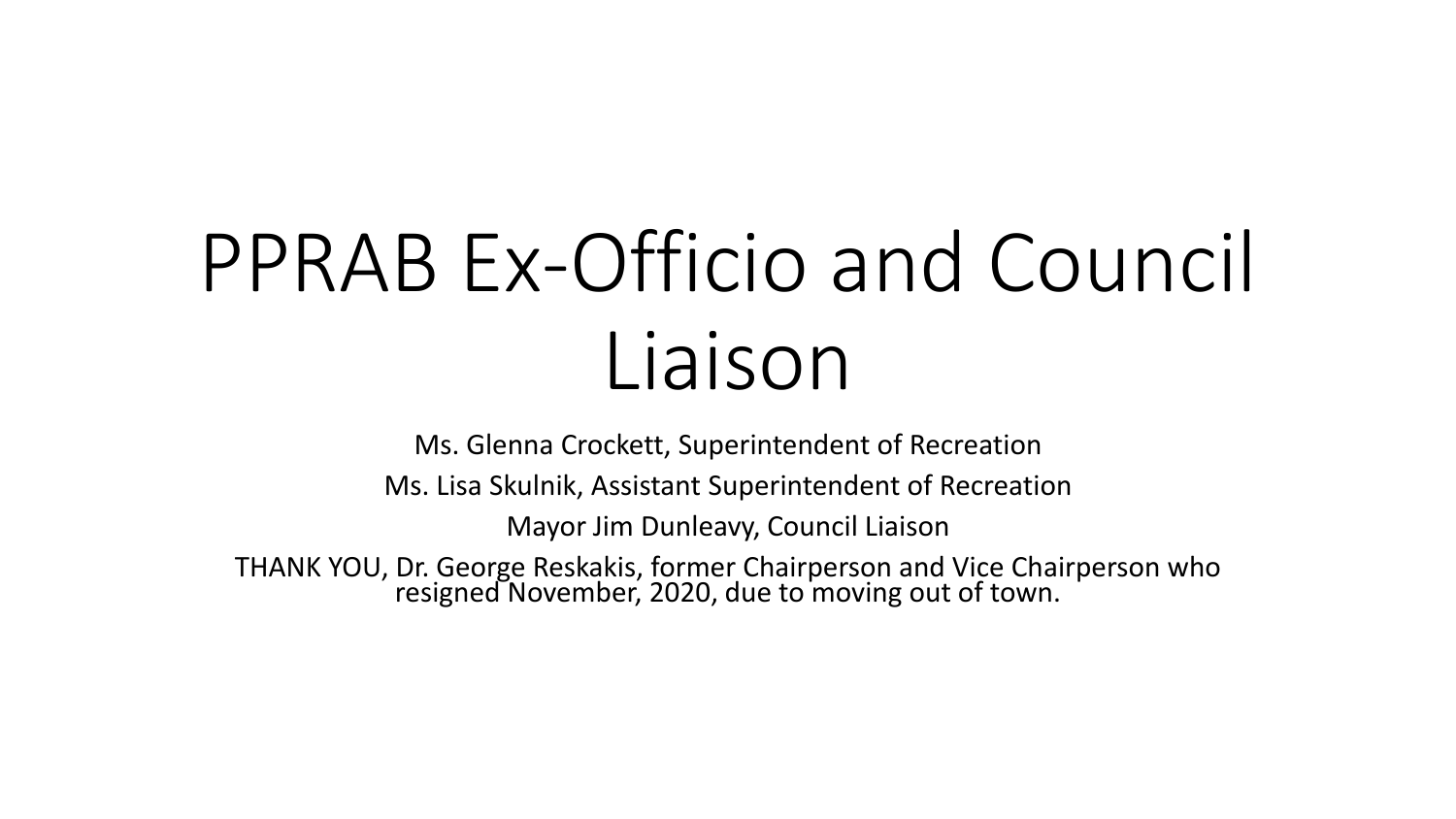PPRAB Recommendations to Council December 11, 2017

- 1. PAL Building be razed and the parking lot removed so that Kieliszek Park can be enlarged
- 2. Supported all of the October 30,2017, MOST Advisory Board recommendations to Council
- 3. Leashed dogs be allowed in all Township parks
- 4. Improve the ground cover to grass or synthetic turf in the dog park
- 5. Phelps Park Arboretum be transferred to the Shade Tree Advisory Board (STAB)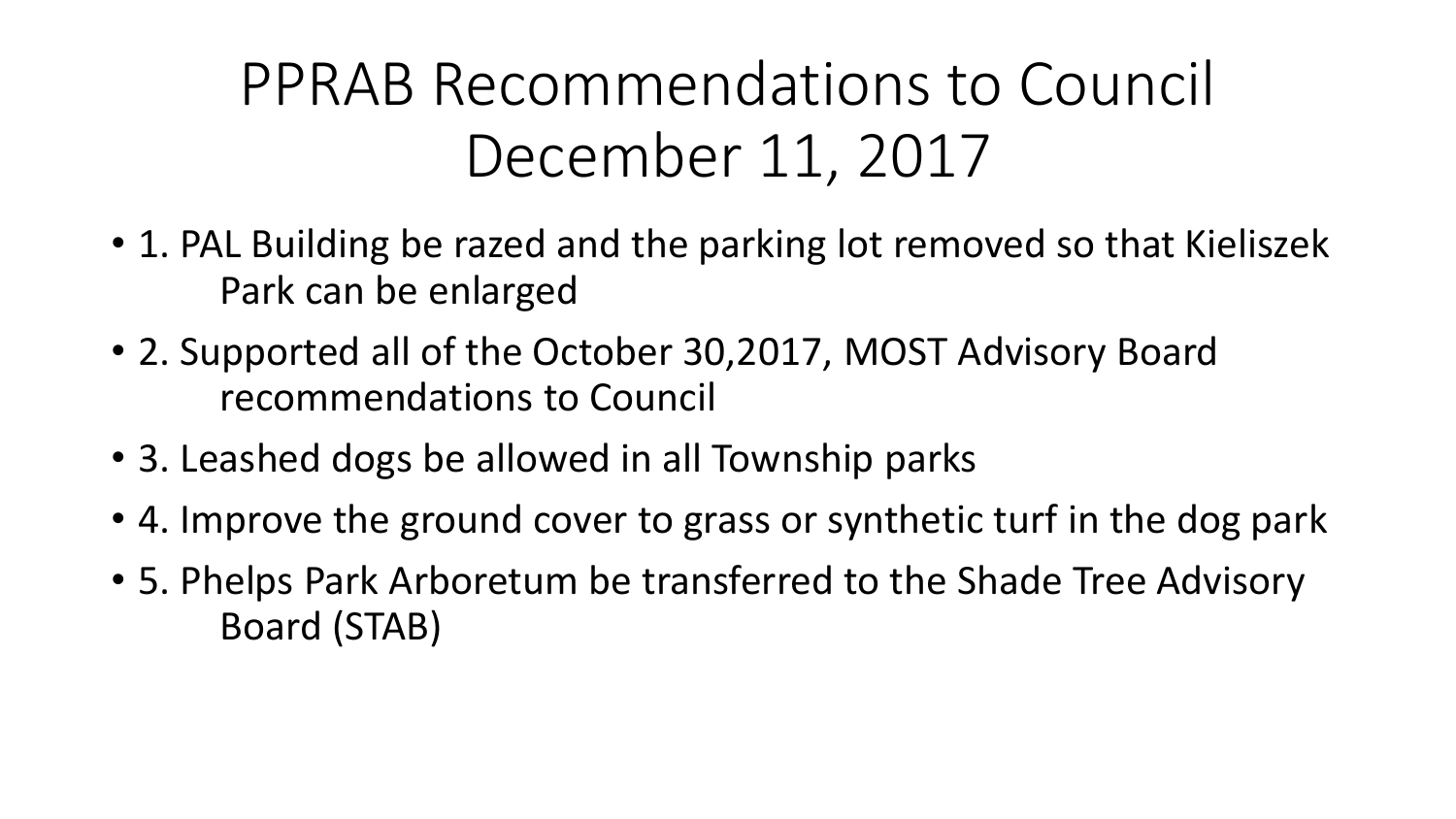#### PPRAB Concerns to Council 12/11/2017

- 1. In 2018, Teaneck's Open Space and Recreation Plan (OSRP) needs to be revised and then incorporated into Teaneck's Master Plan so that Teaneck gets favorable positioning when applying for NJDEP Green Acres funding
- 2. That Teaneck's Recreation and Open Space Inventory (ROSI) be reviewed, updated, if necessary, and sent to the PPRAB and other advisory boards, commissions and State of New Jersey, if needed
- 3. Ensure Palisade Avenue's electric sign works well
- 4. Rodda Center Repairs are undertaken with a significant monetary commitment from the Township
- 5. Master scheduling system for the Rodda Center, Township fields and the use of the public school gyms on a Monday to Friday schedule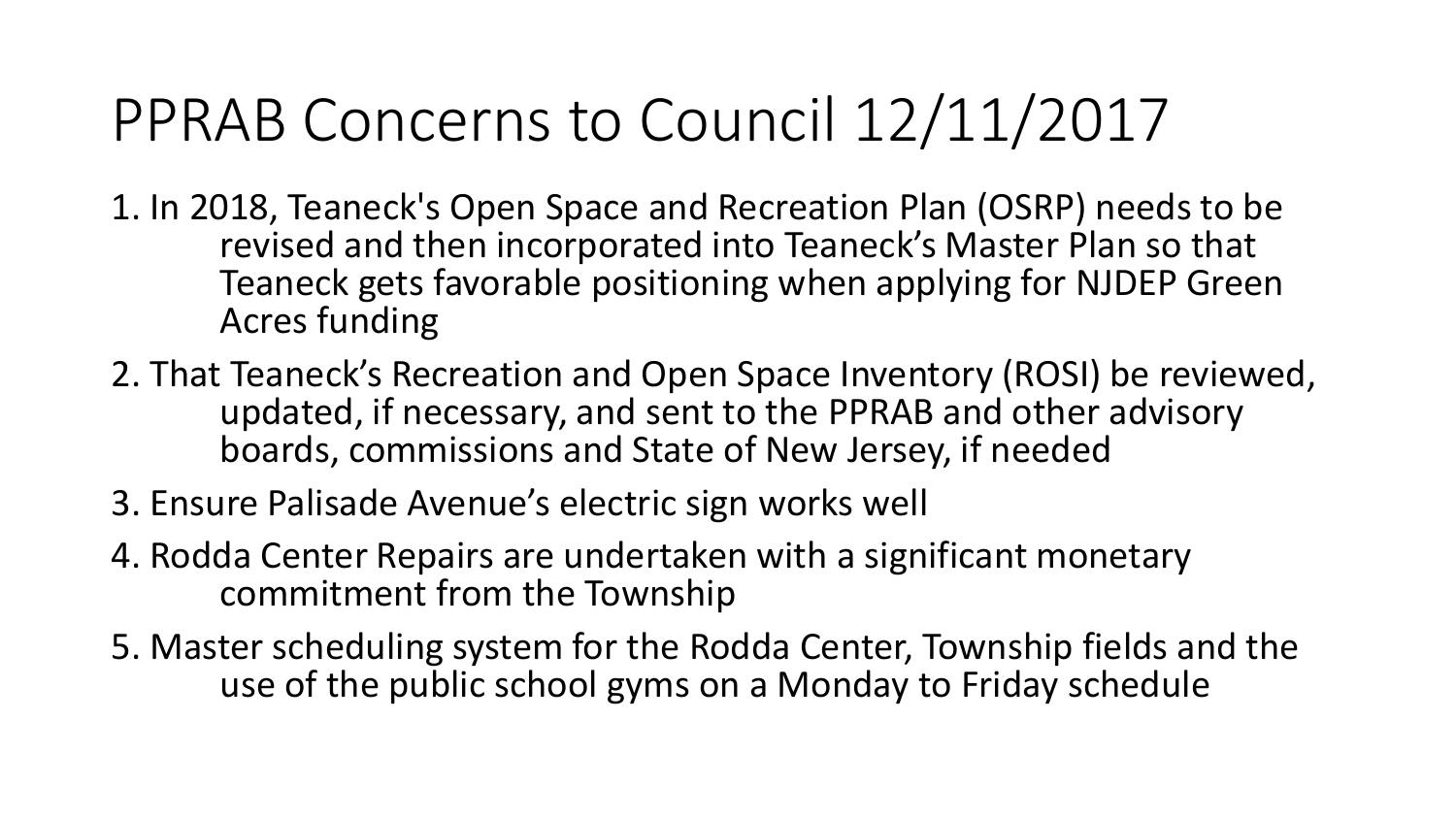### PPRAB Recommendations to Council 01/2021

- 1. Complete Rodda Center renovations
- 2. Fully support MOST Advisory Board recommendations to Council: December 8, 2020
- 3. Continue the plan to place Modular/Pre-Fabricated bathroom facility in the north end of Votee Park
- 4. Improve Brooks Park:
	- repair the walking trail to Renssealer Road and
	- add a stop or slow down sign at the path's end
- 5. Improve Phelps Park:
	- removal of the dilapidated building and replacement with a prefabricated building, if needed
	- improve lighting on the walk,
	- add a covered pavilion for picnic tables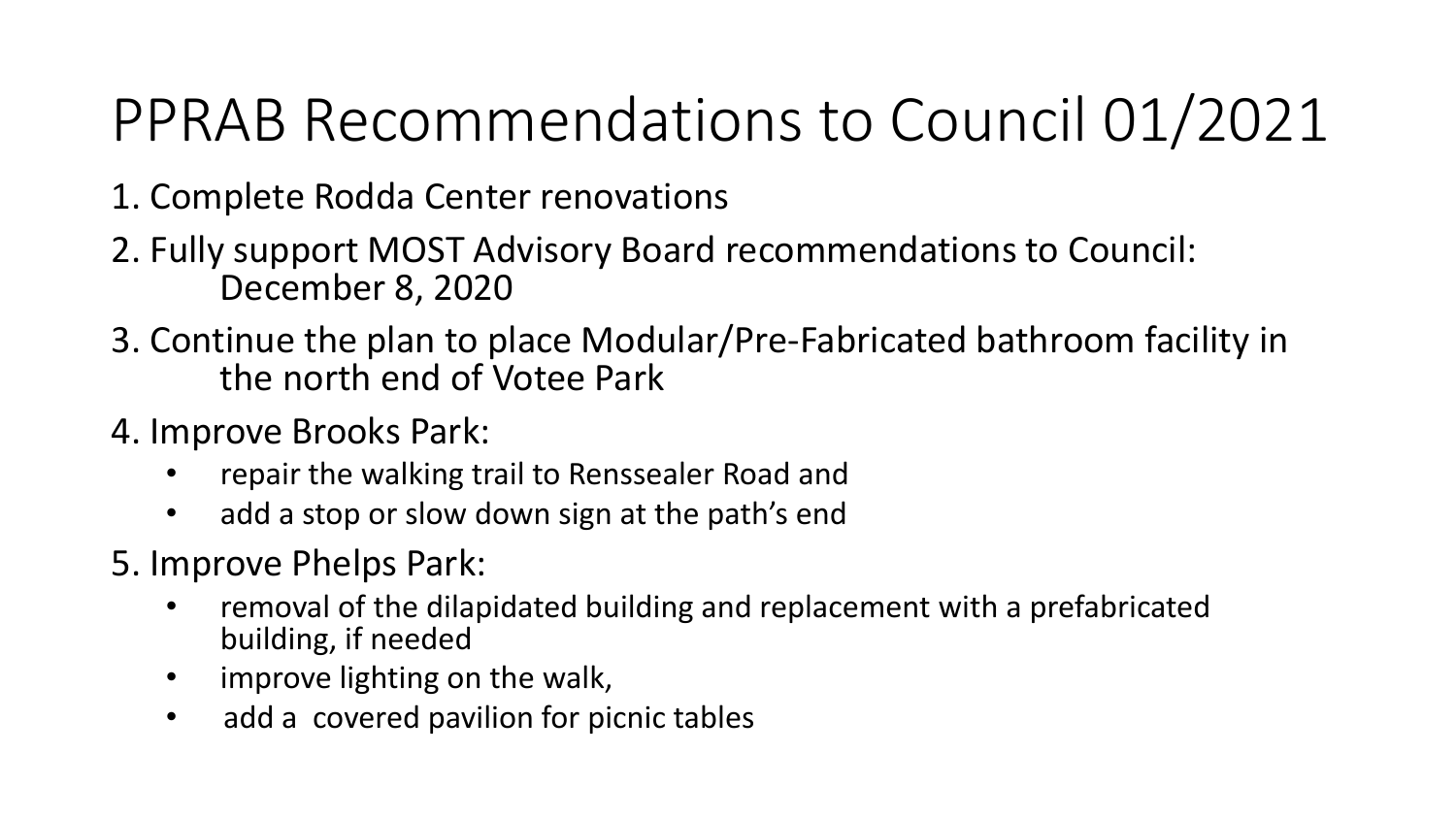### PPRAB Recommendations to Council 01/19/2021 (Continued)

- 6. Improve Brett Park:
	- repairing or demolishing Carriage House. If demolished this would create more park land
	- improve the pathway from the park to the Hackensack River,
	- prevent DPW from using Upper Brett Park as a junkyard
- 7. Fix fencing and backstops at all parks
- 8. Update playground equipment at all parks
- 9. Develop a miniature golf" or "putt-putt" facility in a park other than Votee

10. Add a second Dog Park at Sagamore, Bookstaver or Amman Park

11. Development of two walking paths, suggested name of GeriTred, specifically for older citizens with benches or seats at intervals and signage demonstrating chair exercises. (The parks chosen should be at different parts of Teaneck and have accessible parking).

12. Continue Votee Park ballfield improvements once grants and governmental support are obtained e.g. Votee Sportsplex and Bandshell replacement